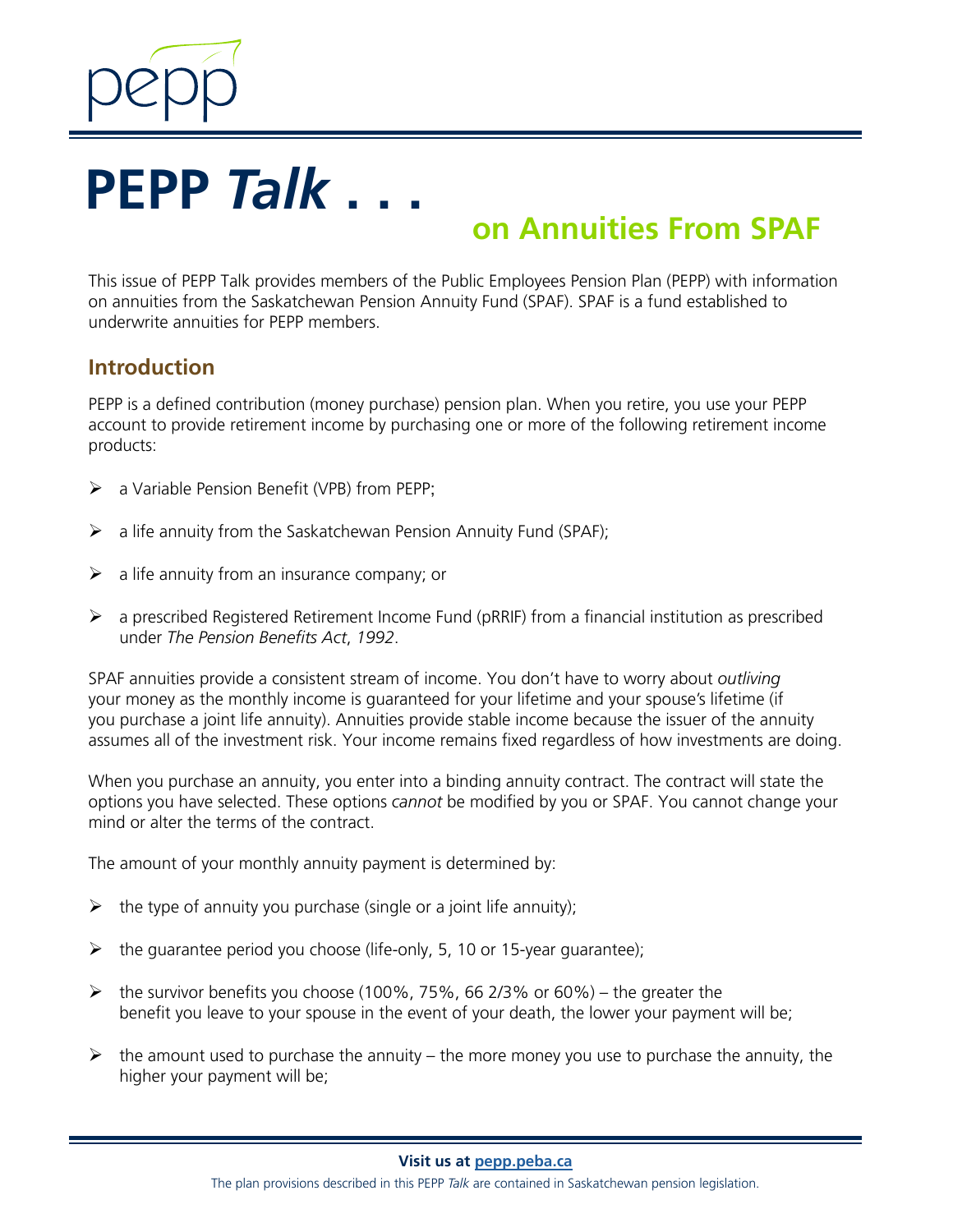- $\triangleright$  your age (and the age of your spouse if you purchase a joint life annuity) at the time you purchase the annuity – the older you and your spouse are at the time the annuity begins, the higher your payment will be; and
- $\triangleright$  the current market and interest rate environment the higher the interest rate environment, generally, the higher your payment will be.

All income from a pension is taxable.

You may transfer all or part of your PEPP account to SPAF. SPAF will then make payments to you at the end of every month based on the terms of your contract. You will receive these monthly payments for your lifetime, no matter how long you live.

# **Beneficiaries**

When you purchase an annuity with a guarantee period you may designate a beneficiary(ies) to receive any remaining benefits in the event of your death and your spouse's death (joint life annuity only). If you do not designate a beneficiary(ies), benefits will be paid to your estate.

If you have a spouse at the time you purchase an annuity, that person will receive the survivor benefit unless your spouse waives the right to survivor benefits and you have chosen a single life annuity. If your spouse waives the right to survivor benefits, you may name anyone you wish as your beneficiary. PEPP must be confident that your spouse is fully aware of the rights he/she is waiving. Your spouse must complete the *Spouse's Consent and Waiver of Post-Retirement Survivor Benefits* form. This form must be signed outside the immediate presence of the member and witnessed by a Notary Public or Commissioner for Oaths in and for Saskatchewan. Contact PEPP to request an issue of PEPP *Talk* on *Waiver of Spousal Benefits* or visit our website at pepp.peba.ca to download a copy.

If you do not have a spouse at the time you purchase an annuity, you may purchase a single life annuity with or without a guarantee period. You may designate one or more beneficiaries to receive survivor benefits in the event of your death. If you enter into a spousal relationship after purchasing an annuity you *cannot convert* the single life annuity contract to a joint life annuity contract.

# **Definition of Spouse**

Your spouse is the person to whom you are legally married; or if you are not married, the person with whom you are living in a conjugal relationship, and to whom at least one of the following situations applies. He or she:

- $\triangleright$  has been living with you in a conjugal relationship for at least 12 continuous months;
- $\triangleright$  is the parent of your child by birth or adoption; or
- $\triangleright$  has custody and control of your child (or had custody and control immediately before the child turned 19 years of age) and your child is wholly dependent on that person for support.

A spousal relationship with someone to whom you are legally married ceases upon divorce.

A spousal relationship with someone to whom you are not married ceases upon a separation of at least 90 days due to a breakdown in your relationship. The individual immediately resumes being your spouse if you resume living together in a conjugal relationship.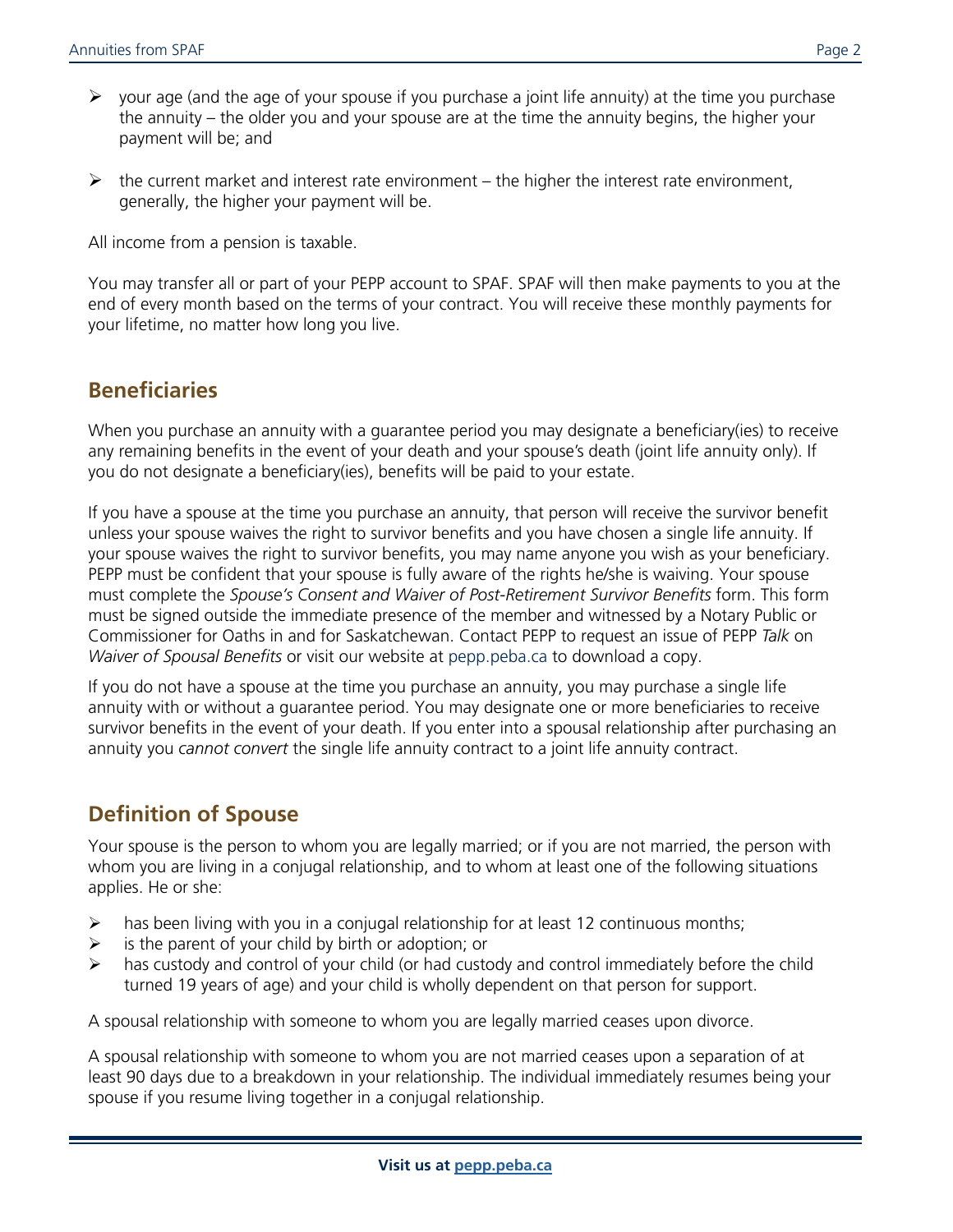A married spouse takes priority over another person even if that person meets the definition of a spouse. You cannot have more than one spouse at any given time. Under the Plan rules, you are still legally married if you are separated but not divorced.

If you divorce, PEBA requires proof of divorce, such as a certified copy of the divorce certificate or Decree Absolute.

## **Survivor Benefits**

Annuities provide survivor benefit options in the event of your death. The amount is calculated as a percentage of the monthly pension you were receiving. You can choose from 100%, 75%, 66 2/3% or 60%. These benefits are paid after your death to your spouse.

## **Guarantee Period Options**

Annuities offer guarantee period options. This benefit is stated as a minimum number of equal payments.

Annuities from SPAF offer a life-only, a 5-year, 10-year, or a 15-year guarantee option.

**Life-only Guarantee** once the member and spouse (if applicable) are deceased, no further payments are made.

|            | Single Life the member will receive monthly payments for his/her lifetime. Once the member dies                                                                                                                                                          |  |  |  |  |
|------------|----------------------------------------------------------------------------------------------------------------------------------------------------------------------------------------------------------------------------------------------------------|--|--|--|--|
|            | all payments stop and no further benefits are paid.                                                                                                                                                                                                      |  |  |  |  |
| Joint Life | the member will be paid for his/her lifetime. When the member dies the surviving<br>spouse will be paid at the survivor rate chosen until his/her death. Once both member<br>and spouse are deceased all payments stop and no further benefits are paid. |  |  |  |  |

#### **5-year Guarantee**

Guarantees that at least 60 monthly payments (12 monthly payments over 5 years) will be made.

In the event of the member's death:

|                   | <b>Single Life</b> Payments will continue to your estate or beneficiary until all 60 payments have been<br>made. An estate may make an application for a lump-sum payment equal to the<br>present value of the remaining guarantee period payments.                                                                                                                                                                                                                                                                                                                                                                                                                      |
|-------------------|--------------------------------------------------------------------------------------------------------------------------------------------------------------------------------------------------------------------------------------------------------------------------------------------------------------------------------------------------------------------------------------------------------------------------------------------------------------------------------------------------------------------------------------------------------------------------------------------------------------------------------------------------------------------------|
| <b>Joint Life</b> | Payments to your surviving spouse continue at 100% of your monthly annuity payment<br>for the remainder of the guarantee period. After the 5-year guarantee period, your<br>spouse receives the lifetime survivor benefit payments regardless of how long he/she<br>lives (based on the survivor benefit chosen). If your spouse also happens to die during<br>the guarantee period, payments continue to your beneficiary until all 60 payments have<br>been made. If the beneficiary is an estate, and you die during the guarantee period an<br>application may be made by the estate for a lump-sum payment equal to the present<br>value of the remaining payments. |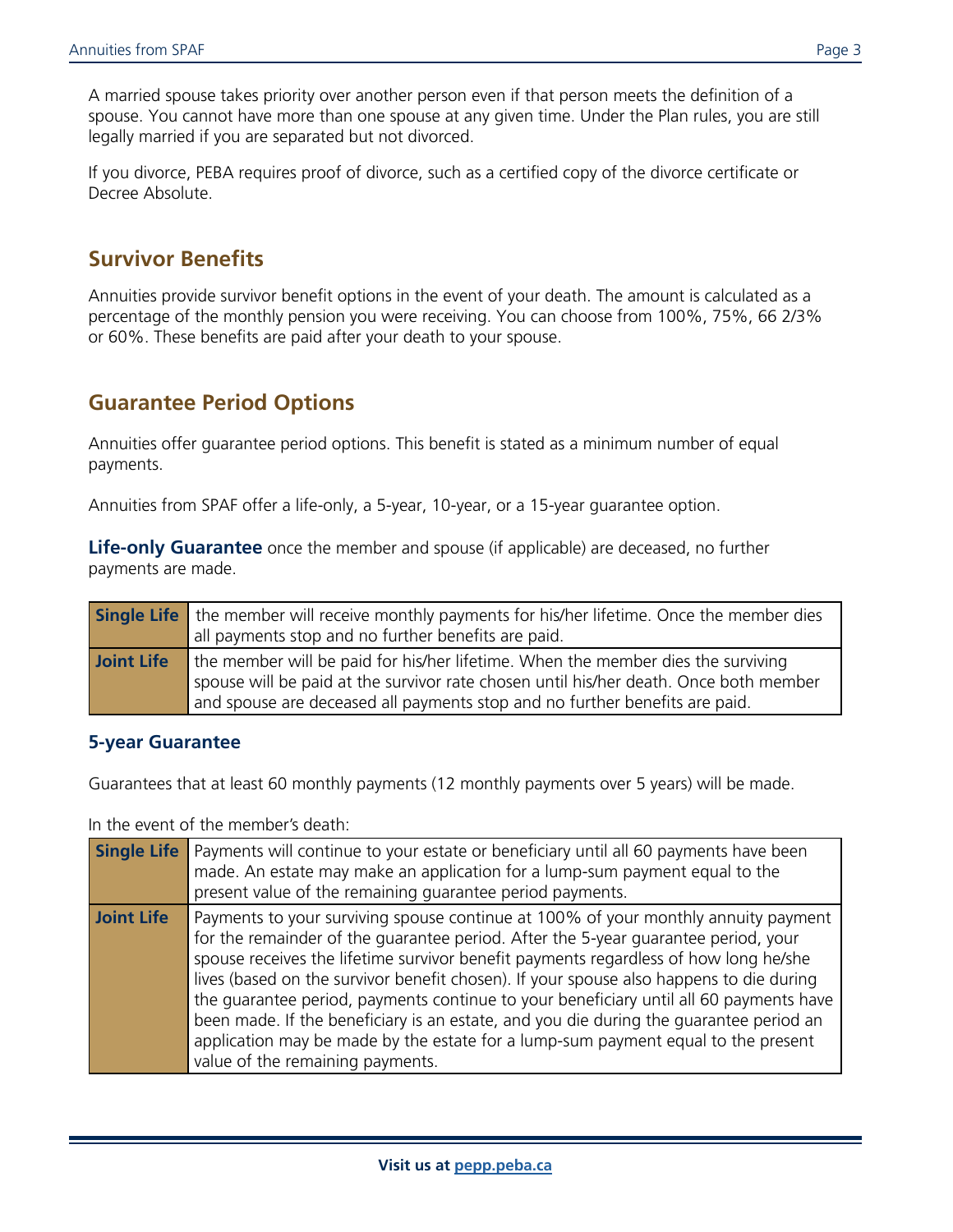#### **10-year Guarantee**

Guarantees that at least 120 monthly payments (12 monthly payments over 10 years) will be made.

In the event of the member's death:

|                   | <b>Single Life</b> Payments will continue to your estate or beneficiary until all 120 payments have been<br>made. An estate may make an application for a lump-sum payment equal to the<br>present value of the remaining quarantee period payments.                                                                                                                                                                                                                                                                                                                                                                                                                       |
|-------------------|----------------------------------------------------------------------------------------------------------------------------------------------------------------------------------------------------------------------------------------------------------------------------------------------------------------------------------------------------------------------------------------------------------------------------------------------------------------------------------------------------------------------------------------------------------------------------------------------------------------------------------------------------------------------------|
| <b>Joint Life</b> | Payments to your surviving spouse continue at 100% of your monthly annuity payment<br>for the remainder of the guarantee period. After the 10-year guarantee period, your<br>spouse receives the lifetime survivor benefit payments regardless of how long he/she<br>lives (based on the survivor benefit chosen). If your spouse also happens to die during<br>the guarantee period, payments continue to your beneficiary until all 120 payments<br>have been made. If the beneficiary is an estate, and you die during the guarantee<br>period an application may be made by the estate for a lump-sum payment equal to the<br>present value of the remaining payments. |

#### **15-Year Guarantee**

Guarantees that at least 180 monthly payments (12 monthly payments over 15 years) will be made.

In the event of the member's death:

| <b>Single Life</b> | Payments will continue to your estate or beneficiary until all 180 payments have been<br>made. An estate may make an application for a lump-sum payment equal to the<br>present value of the remaining guarantee period payments.                                                                                                                                                                                                                                                                                                                                                                                                                                          |
|--------------------|----------------------------------------------------------------------------------------------------------------------------------------------------------------------------------------------------------------------------------------------------------------------------------------------------------------------------------------------------------------------------------------------------------------------------------------------------------------------------------------------------------------------------------------------------------------------------------------------------------------------------------------------------------------------------|
| Joint Life         | Payments to your surviving spouse continue at 100% of your monthly annuity payment<br>for the remainder of the guarantee period. After the 15-year guarantee period, your<br>spouse receives the lifetime survivor benefit payments regardless of how long he/she<br>lives (based on the survivor benefit chosen). If your spouse also happens to die during<br>the quarantee period, payments continue to your beneficiary until all 180 payments<br>have been made. If the beneficiary is an estate, and you die during the guarantee<br>period an application may be made by the estate for a lump-sum payment equal to the<br>present value of the remaining payments. |

All survivor/death benefits paid are taxable on receipt.

## **SPAF Options**

#### **Single Life Annuity**

A single life annuity provides monthly annuity payments for your lifetime.

In the event of your death:

- $\triangleright$  a single life annuity with a life-only guarantee period option all payments stop.
- $\triangleright$  a single life annuity plus a 5, 10 or 15-year guarantee period provides a benefit to your beneficiary(ies) equal to a monthly payment for the remainder of the guarantee period.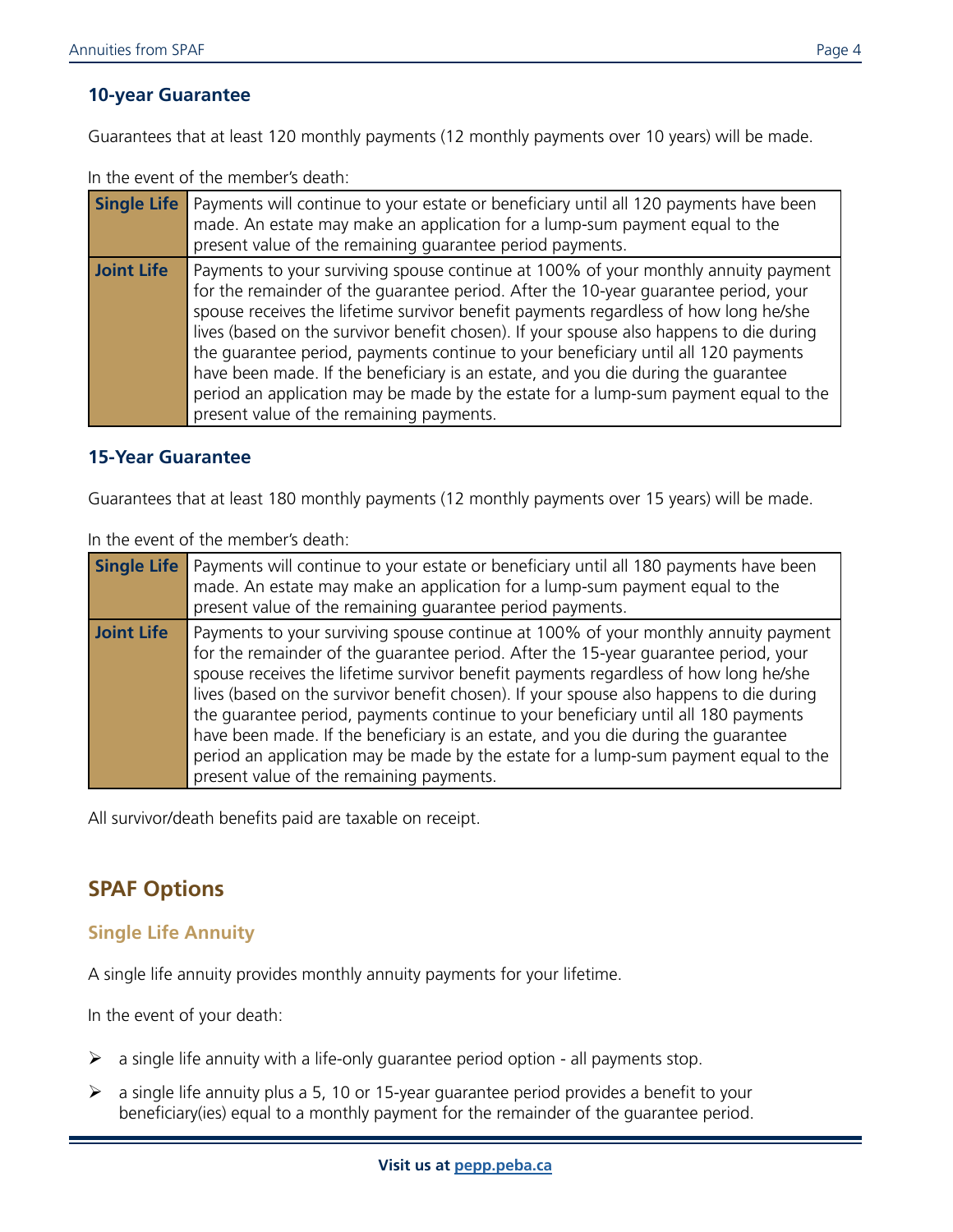When you purchase an annuity, you enter into a contract that cannot be altered. If you do not have a spouse at the time you purchase an annuity or if your spouse waives the right to the survivor benefits, you may purchase a single life annuity. If you enter into a spousal relationship after purchasing an annuity, you cannot convert your single life annuity to a joint life annuity. However, you may amend your beneficiary(ies) at any time.

#### **Single life annuity example:**

#### *Carol has no spouse and purchases a single life annuity with \$500,000 from her PEPP account. Carol has named her son, Jack, as her beneficiary.*

| <b>Guarantee</b>                |                                                   |                                          | <b>Jack's Benefit</b><br>(in the event of Carol's death) | How the Single Life Annuity<br>Works                                                                                    |
|---------------------------------|---------------------------------------------------|------------------------------------------|----------------------------------------------------------|-------------------------------------------------------------------------------------------------------------------------|
| <b>Period</b><br><b>Options</b> | <b>Carol's Monthly</b><br><b>Benefit for Life</b> | <b>During Guarantee</b><br><b>Period</b> | <b>After Guarantee</b><br><b>Period has Lapsed</b>       | Carol chose the 15-year quarantee period.                                                                               |
| life-only                       | \$2.509                                           | n/a                                      | n/a                                                      | Carol would receive \$2,319/month for her<br>lifetime. In the event of her death before                                 |
| 5-year                          | \$2.495                                           | \$2,495                                  | No further payment<br>made                               | the 15-year quarantee period lapses,<br>Jack would receive \$2,319/month for the                                        |
| 10-year                         | \$2.429                                           | \$2.429                                  | No further payment<br>made                               | remainder of the guarantee period. After<br>the guarantee period has lapsed, Jack<br>would receive no further payments. |
| $15$ -year                      | \$2,319                                           | \$2,319                                  | No further<br>payment made                               | If Carol had chosen the life-only quarantee<br>there would be no further payments after<br>her death.                   |

#### **Joint Life Annuity (two lives)**

A joint life annuity provides monthly annuity payments for your lifetime; if you pass away, payments will begin for your spouse and continue for his/her lifetime.

Pension Legislation requires that if you have a spouse and wish to purchase an annuity you must purchase a joint life annuity with at least a 60% survivor benefit unless your spouse signs a *Spouse's Consent and Waiver of Post-Retirement Survivor Benefits* form.

When you purchase a joint life annuity from SPAF you have the option to leave your spouse a survivor benefit equal to:

- $\geq 100\%$  of your annuity payment;
- $\geq$  75% of your annuity payment;
- $\geq$  66 2/3% of your annuity payment; or
- $\triangleright$  60% of your annuity payment.

The survivor benefit you choose will have a direct impact on the amount that you will receive as a monthly benefit.

You also have the option to add a guarantee period - life-only, 5, 10 or 15-year guarantee period. In the event of your death:

 $\triangleright$  with a life-only quarantee period option - your spouse receives a lifetime survivor benefit based on the joint life annuity option stated in your contract (100%, 75%, 66 2/3% or 60%). Payments stop entirely after your spouse dies.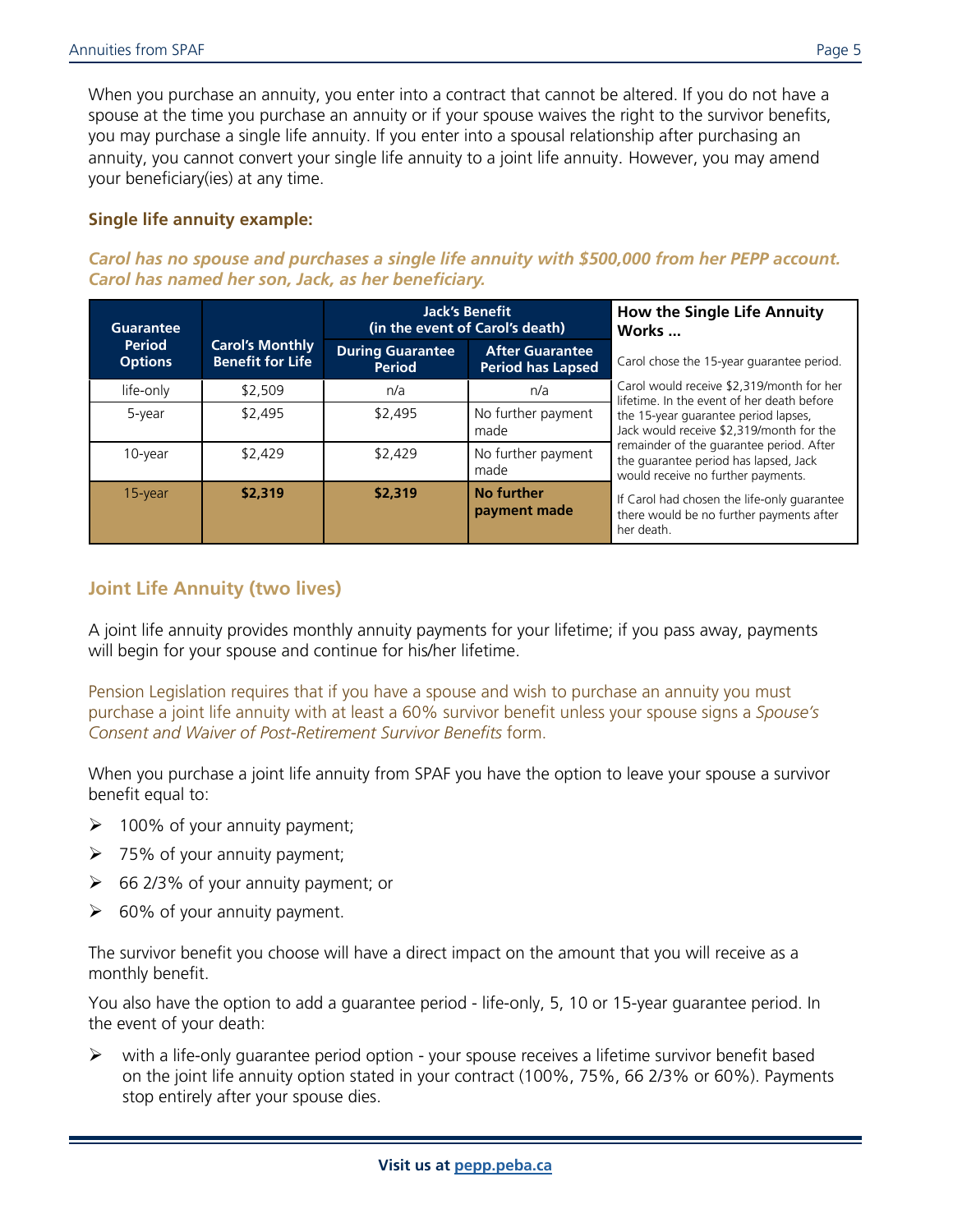$\triangleright$  with a 5, 10 or 15-year guarantee period option if you die during the guarantee period, your surviving spouse continues to receive 100% of your monthly annuity payment for the remainder of the guarantee period. After the guarantee period has lapsed, payments change to the lifetime survivor benefit rate stated in your contract. *When you purchase an annuity, you enter into a contract that cannot be altered.* Survivor benefits are only payable to the spouse you have on the purchase date of the annuity contract. If you enter into a new spousal relationship after the annuity is purchased, the survivor benefits do not extend to your new spouse. If you dissolve your spousal relationship after the annuity is purchased, the survivor benefits remain payable to your former spouse.

#### **Joint life annuity example:**

#### *John retires and purchases a joint life annuity from SPAF with \$500,000 from his PEPP account. John has a spouse named Marsha.*

| <b>Guarantee</b>                | <b>Monthly Benefit</b>                                                                       | <b>Joint Life Annuity Options</b> |         |         |         | How the Joint Life                                                                                                                                                                                                                                                                                        |
|---------------------------------|----------------------------------------------------------------------------------------------|-----------------------------------|---------|---------|---------|-----------------------------------------------------------------------------------------------------------------------------------------------------------------------------------------------------------------------------------------------------------------------------------------------------------|
| <b>Period</b><br><b>Options</b> | Paid to                                                                                      | 100%                              | 75%     | 66 2/3% | 60%     | <b>Annuity Works</b>                                                                                                                                                                                                                                                                                      |
| life-only                       | John (for life)                                                                              | \$2,087                           | \$2,179 | \$2,211 | \$2,237 | John chose the 10-year<br>guarantee period and a 75%<br>survivor benefit option.                                                                                                                                                                                                                          |
|                                 | Marsha<br>(in the event of John's<br>death)                                                  | \$2,087                           | \$1,634 | \$1,474 | \$1,343 | John would receive \$2,162<br>month for his lifetime. In the<br>event of his death before the<br>10-year guarantee period lapses,<br>Marsha would receive \$2,162/<br>month for the remainder of the<br>quarantee period. Then Marsha<br>would receive \$1,622/month<br>for her lifetime. In the event of |
| 5-year                          | John (for life)<br>Marsha                                                                    | \$2,091                           | \$2,179 | \$2,210 | \$2,235 |                                                                                                                                                                                                                                                                                                           |
|                                 | (in the event of John's<br>death and after the 5-year<br>quarantee period lapses)            | \$2,091                           | \$1,634 | \$1,473 | \$1,341 |                                                                                                                                                                                                                                                                                                           |
| 10-year                         | John (for life)                                                                              | \$2,085                           | \$2,162 | \$2,189 | \$2,210 | John's death after the quarantee<br>period lapses, Marsha would<br>receive \$1,622/month for her<br>lifetime.<br>If John had chosen the life-only<br>guarantee there would be no<br>further payments after both John<br>and Marsha's death.                                                               |
|                                 | Marsha<br>(in the event of John's<br>death and after the 10-year<br>quarantee period lapses) | \$2,085                           | \$1,622 | \$1,459 | \$1,326 |                                                                                                                                                                                                                                                                                                           |
| 15-year                         | John (for life)                                                                              | \$2,069                           | \$2,126 | \$2,145 | \$2,162 |                                                                                                                                                                                                                                                                                                           |
|                                 | Marsha<br>(in the event of John's<br>death and after the 15-year<br>quarantee period lapses) | \$2,069                           | \$1,595 | \$1,431 | \$1,297 |                                                                                                                                                                                                                                                                                                           |

# **Which Annuity Option is Best For Me?**

Many factors enter into your retirement planning decisions, including which retirement option is best for you. Annuities have many options and each option provides different income levels and different benefits. You also have the option to purchase annuities from outside financial institutions. We encourage you to get an annuity estimate from SPAF for comparative purposes.

It is your responsibility to seek financial advice prior to making any retirement decision. If you would like to discuss annuity options and features please call PEPP to speak to a pension information officer. We also have Certified Financial Planner professionals on staff who can help you evaluate your personal situation so you can decide which retirement option is best for you.